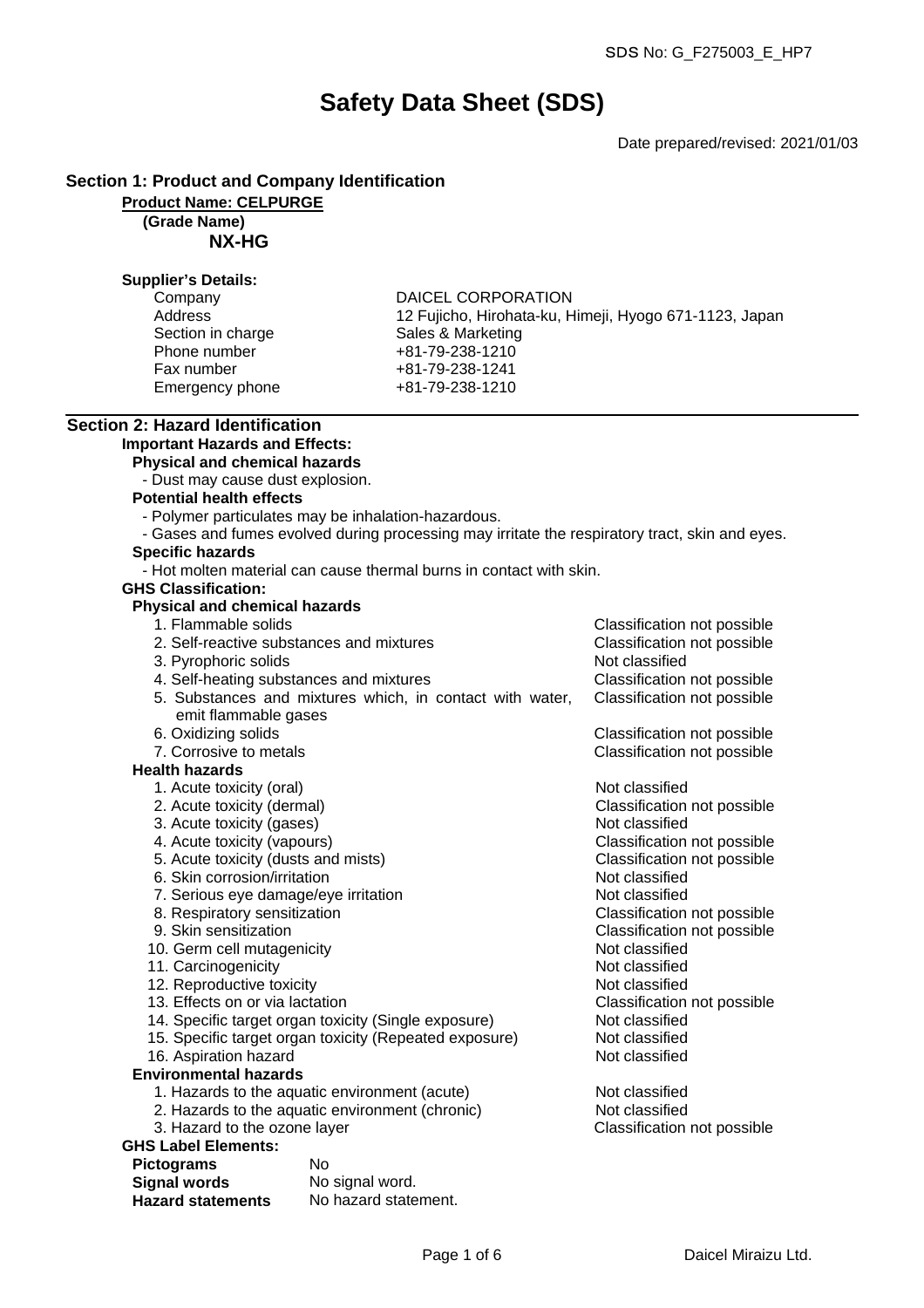## **Precautionary statements**

**Prevention** 

- Read the Safety Data Sheet (SDS) before handling the material. Do not handle until all safety precautions have been understood.

- Use protective gears when you handle the material.

- Provide a local ventilation system in the processing room.
- Avoid release to the environment.

- Use appropriate fire extinguisher in case of fire.

Response

- IF IN EYES: Rinse cautiously with water for several minutes. Remove contact lenses, if present and easy to do. Continue rinsing.

- If eye irritation persists: Get medical advice/attention.

- IF ON SKIN: Wash with plenty of water.

**Storage** 

- Protect from sunlight. Store away from heat, open flames and all ignition sources.

Disposal

- Dispose of contents and container should be in accordance with applicable laws and ordinances.

## **Section 3: Composition/Information on Ingredients**

#### **Substance/Mixture:** Mixture

**Ingredients:**

Polyethylene(PE)

Filler

Others (Trade Secret)

**Composition:**

## **PE** Equal to or greater than 45 mass percent

Filler **Example 20** Filler **Less than 45 mass percent** Others Less than 10 mass percent

\* Trade secret as to precise ratio of ingredients.

**Hazardous Ingredients/Impurities, which are within the meaning of the GHS, and are present above cut-off level:**

The material(s) does not contain any hazardous ingredients/impurities.

#### **Published Reference No. of Gazette (Japan):**

PE:6-1

**CAS No:**

PE:9002-88-4

## **Section 4: First-Aid Measures**

#### **Inhalation:**

If inhaled a volume of vapors or gases of the hot molten material, remove victim to fresh air and keep at rest. Get medical attention in case having coughs, breathing or other difficulties.

#### **Skin Contact:**

Wash with water. Get medical attention in case of suffering from eczema. If contacted with condensates of gases evolved from the hot molten material, wash thoroughly with soapy water. If contact with the hot molten material, cool in clean water and get medical attention.

#### **Eye Contact:**

Rinse eyes with plenty of water immediately. Rubbing eyes may cause irritation or injure the cornea. Remove contact lenses, if present and easy to do. Get medical attention in case of any abnormalities.

## **Ingestion:**

No acute toxicity if swallowed. If large amount swallowed, get medical attention.

## **Section 5: Fire-Fighting Measures**

#### **Extinguishing Media:**

Water, carbon dioxide, dry chemical, foam

#### **Specific Hazards arising from the Chemical:**

The material may produce intense heat, dense black smoke, toxic fumes of gases containing carbon dioxide, carbon monoxide and nitrogen/phosphorus/halogen compounds on combustion.

## **Special Protective Actions for Fire-Fighters:**

Fire-fighters should be equipped with self-contained breathing apparatus and wear proper protective equipment (helmet with face shield, bunker coats, gloves and rubber boots).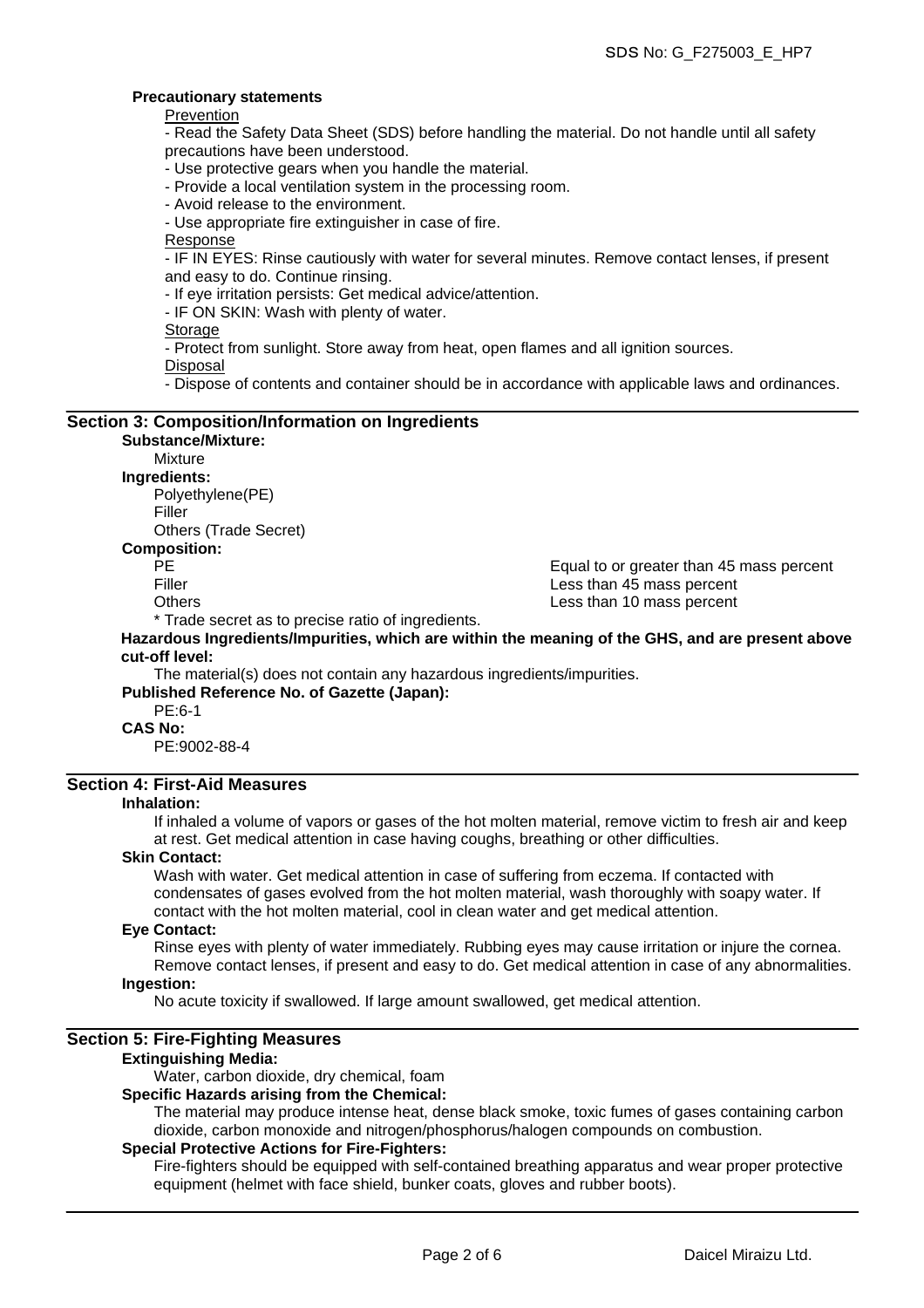#### **Section 6: Accidental Release Measures**

## **Personal Precaution, Protective Equipment and Emergency Procedures:**

Spilled material may cause slippage. Collect and dispose them with proper protective gears on if spilled.

#### **Environmental Precautions:**

Spills and releases of the material might cause environmental pollution. Immediate and full recovery should be done if accidentally spilled or released.

## **Methods and Materials for Containment and Cleaning Up:**

Shovel and sweep up spills and releases, or use industrial vacuum cleaner. Put them into container for disposal.

#### **Second Accident Prevention Measure:**

Eliminate heat, open flames and all ignition sources nearby.

## **Section 7: Handling and Storage**

#### **Handling:**

#### **Technical measure**

- Wear protective gears to avoid burn on molding process.
- Wear protective gears to avoid contact in eyes or on skin, and to avoid inhalation, whenever gases, fumes or dusts are generated on handling or processing. Local ventilation may be recommended.

## **Hygienic measure**

- Gases and fumes evolved during processing may irritate the respiratory tract and skin, large amount of them might cause nausea and headache in certain people. Avoid inhalation.
- Do not bend head/hands to the nozzle/dies during processing. The hot molten materials may be splashed due to evaporation of absorbed moisture. Installation of splash prevention cover to the processing machines is recommended. Pay attention especially at around the higher limit of the temperature range. The higher the temperature is, the readilier the material splash occurs.

#### **Precautions for safe handling**

- Molten material under high temperature may decompose and produce hazardous gases and may ignite at worst when left in air uncooled, so cool it down (for example, in water) immediately.
- Molten material inside the heating unit (for example, heating barrel of injection machine) under high temperature may produce hazardous gases when left for a time, so be careful.
- Dust emerged from cutting, sanding, grinding or other mechanical processing may cause dust explosion with static discharge or electrical sparks. Keep work places clean to avoid accumulation.

#### **Storage:**

#### **Conditions for safe storage**

- Protect from sunlight. Keep away from heat, open flames and all ignition sources. Take precautionary measures against static discharge. Protect from water and moisture. Avoid overload to prevent collapse of cargos.

### **Specific designs for vessels**

- No information is available.

#### **Section 8: Exposure Controls/Personal Protection**

#### **Control Concentration:**

Not established.

#### **Tolerable Concentration:**

Not established. The figures shown below can be used for reference. Japan Association of Industrial Health (2014) Class 3 dust

|                     | TWA | respirable                              | 2 mg/m <sup>3</sup> |
|---------------------|-----|-----------------------------------------|---------------------|
|                     | TWA | total                                   | $8 \text{ mg/m}^3$  |
| <b>ACGIH (2012)</b> |     | PNOS (Particle Not Otherwise Specified) |                     |
|                     |     | <b>TLV-TWA</b><br>respirable            | $3 \text{ mg/m}^3$  |
|                     |     | <b>TLV-TWA</b><br>total                 | 10 mg/m $3$         |

#### **Engineering Measure:**

Gases and fumes may be evolved during processing at high temperature, therefore, installation of local ventilation is recommended.

### **Respiratory Protection:**

Dust respirator should be worn in mechanical processing or sanding of moldings that may cause dust. In high gases/fumes concentration area, a chemical cartridge respirator (for organic chemicals) should be worn.

#### **Hand Protection:**

Use adiabatic gloves in handling molten material.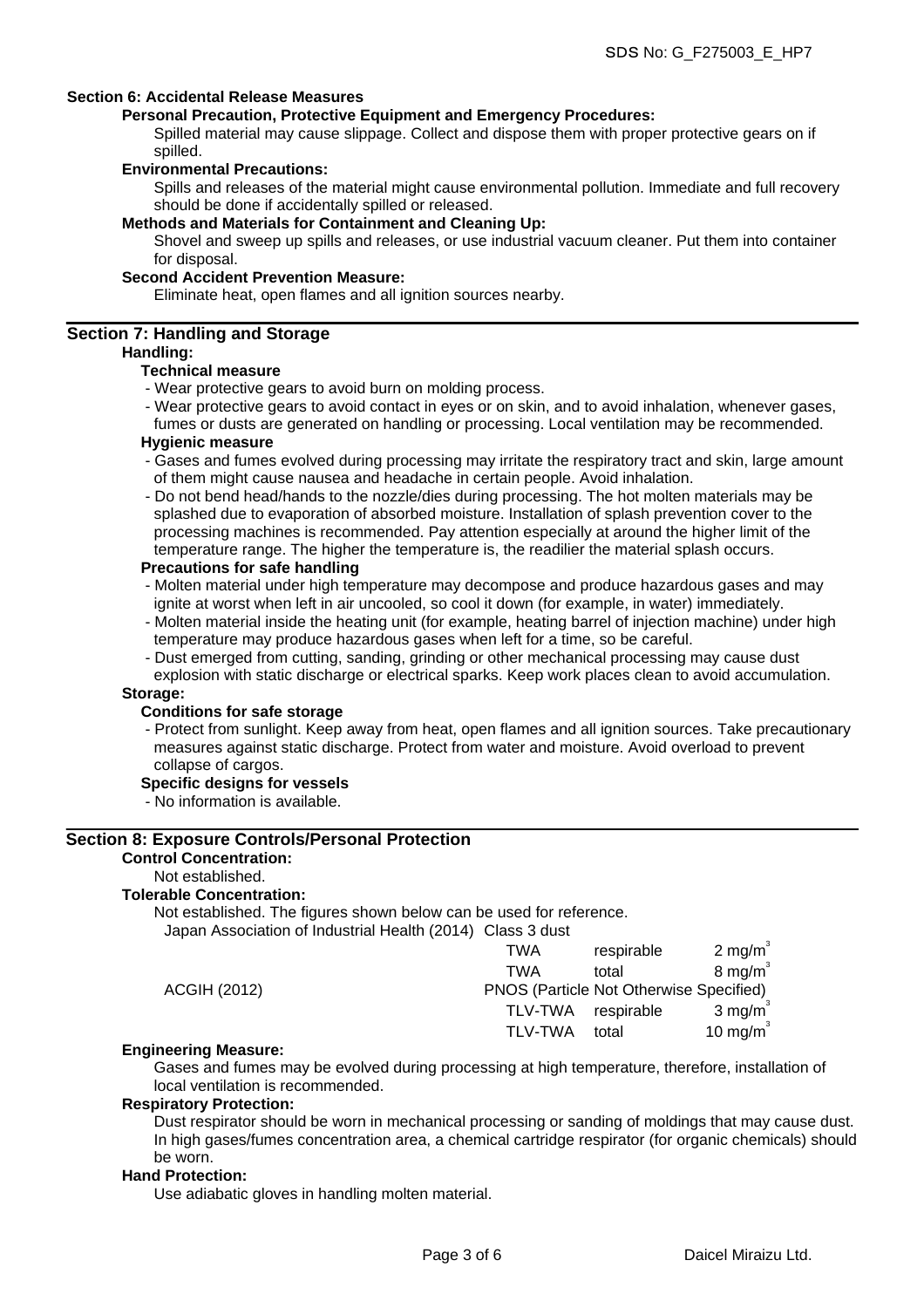#### **Eye Protection:**

Use protective goggles in operations that may cause dust. **Skin and Body Protection:**

Wear clothes with long sleeves in handling hot molten material.

| <b>Section 9: Physical and Chemical Properties</b>   |                                                                  |
|------------------------------------------------------|------------------------------------------------------------------|
| <b>Physical State:</b>                               | Solid in granular shape                                          |
| Colour:                                              | Indefinite (the colour differs depening on the colour<br>number) |
| Odour:                                               | Odourless (normal temperature)                                   |
| <b>Melting Point/Freezing Point:</b>                 |                                                                  |
| <b>Flammability:</b>                                 | May catch fire                                                   |
| <b>Upper/Lower Flammability or Explosive Limits:</b> | No information                                                   |
| <b>Flash Point:</b>                                  | No information                                                   |
| <b>Auto-Ignition Temperature:</b>                    | No information                                                   |
| Solubility:                                          | Insoluble in water                                               |
| <b>Vapour Pressure:</b>                              | No information                                                   |
| <b>Relative Density:</b>                             | Approx.1.3                                                       |
| <b>Particle Characteristics:</b>                     | Polymer particles might form explosive gas mixture               |

### **Section 10: Stability and Reactivity**

## **Reactivity:**

The material does not react with water.

## **Chemical Stability:**

Stable in normal storage and handling.

## **Possibility of Hazardous Reactions:**

No information

**Conditions to Avoid:**

Handling and storage near heat, open flames and all ignition sources. Storage under sunlight. **Incompatible Materials:**

#### None

#### **Hazardous Decomposition Products:**

The material may produce dense black smoke, toxic fumes of gases containing carbon dioxide, carbon monoxide and nitrogen/phosphorus/halogen compounds on combustion.

## **Section 11: Toxicological Information**

**Acute Toxicity (Oral):** No data available **Acute Toxicity (Dermal):** No data available **Acute Toxicity (Gases):** No data available **Acute Toxicity (Vapours):** No data available **Acute Toxicity (Dusts and Mists):** No data available **Skin Corrosion/Irritation:** No data available (Gases/fumes evolved during drying/processing may be irritative.) **Serious Eye Damage/Eye Irritation:** No data available (Gases/fumes evolved during drying/processing may be irritative.) **Respiratory Sensitization:** No data available **Skin Sensitization:** No data available **Germ Cell Mutagenicity:** No data available **Carcinogenicity:** No data available **Reproductive Toxicity:** No data available **Effects on or via Lactation:** No data available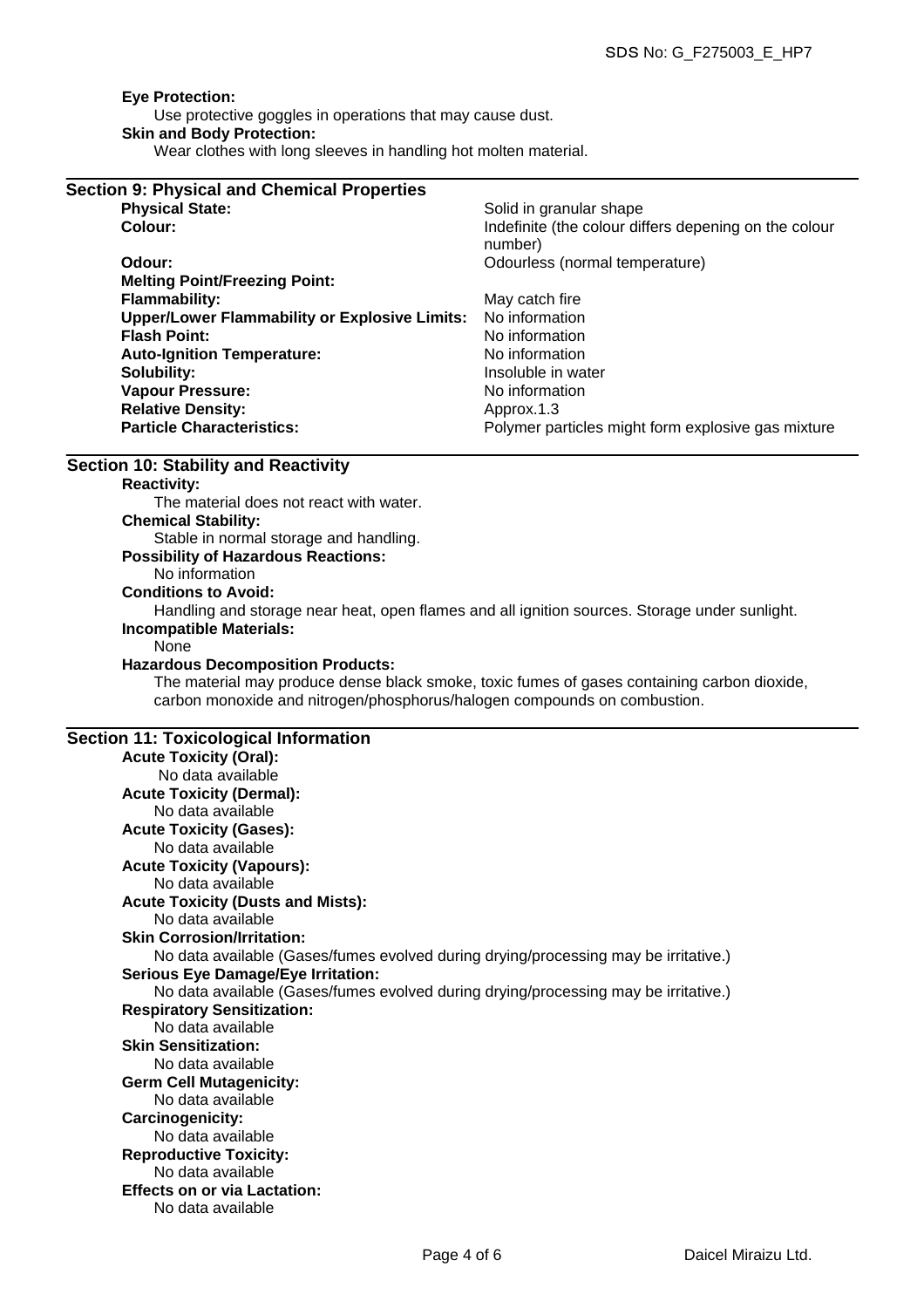**Specific Target Organ Toxicity (Single Exposure):** No data available **Specific Target Organ Toxicity (Repeated Exposure):** No data available **Aspiration Hazard:** No data available

#### **Section 12: Ecological Information**

**Toxicity:**

No data available **Persistence and Degradability:** No data available **Bioaccumulative Potential:** No data available **Mobility in Soil:** No data available **Hazard to the ozone layer:** No data available **Other adverse effects:**

Never be abandoned or dumped in any ocean or water area in order to prevent marine animals and birds from ingesting.

#### **Section 13: Disposal Consideration**

Dispose of the material and its container should be in accordance with applicable laws and ordinances.

## **Section 14: Transport Information**

The material is not classified as dangerous/hazardous substance/mixture under any international transport regulations by road, rail, sea or air.

**UN Number:** Not classified **UN Proper Shipping Name:** Not classified **UN Transport Hazard Class:** Not classified **UN Packing Group:** Not classified

**Environmental Hazards:** Not classified as marine pollutant substance/mixture according to the IMDG Code.

#### **Special Precautions for users:**

- Secure the containers firmly to prevent collapse of cargos.
- Avoid wetting or rough handling to prevent the containers from damage.
- Spilled material may cause a slipping hazard, therefore, collect them immediately if spilled.

#### **Section 15: Regulatory Information**

## **Domestic Regulation(Japan):**

## **The Fire Defense Law**

- Designated as Flammables (3,000kg or above in storage).

## **Poisonous and Deleterious Substances Control Law**

- Not designated as poisonous nor deleterious substances.

## **Pollutant Release and Transfer Register (PRTR Law)**

- The material(s) does not contain any relevant substances.

## **Industrial Safety and Health Law (Article 57-2)**

- The material(s) does not contain any relevant substances.

## **Wastes Disposal and Public Cleaning Law**

- Industrial Waste (Waste Plastics)

## **Foreign Exchange and Foreign Trade Law**

- Goods relevant to row 16 of appended Table 1 of Export Trade Control Order.

## **International Regulation:**

The material is not subject to the Montreal Protocol on Substances that Deplete the Ozone Layer, the Stockholm Convention on Persistent Organic Pollutants nor the Rotterdam Convention on the Prior Informed Consent Procedure for Certain Hazardous Chemicals and Pesticides in International Trade.

## **Section 16: Other Information**

## **Disclaimer:**

- The information herein has been prepared on the basis of the materials, information, and data